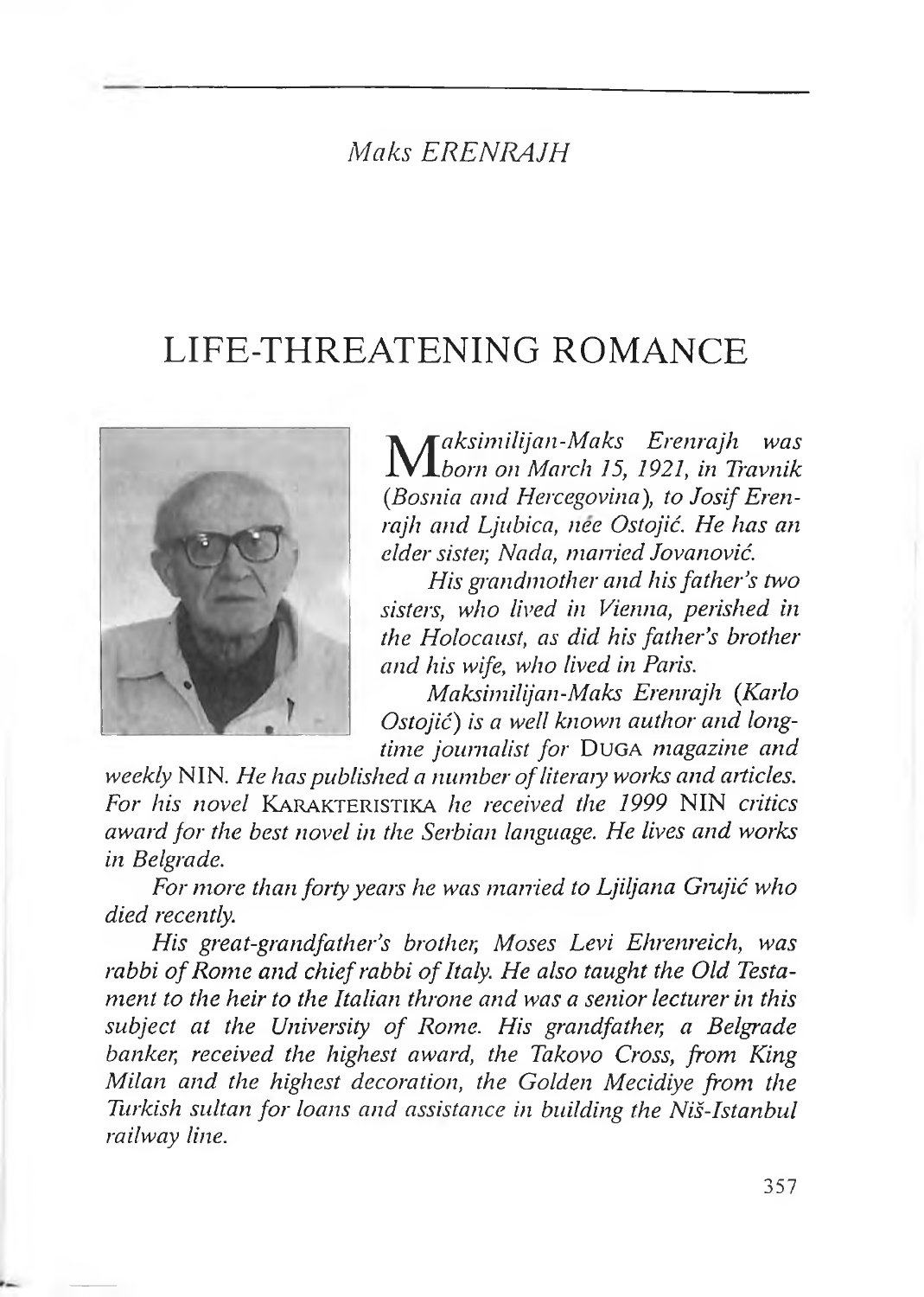One period of my biography, that covering the time of occupation from 1941 to 1945, could not be adequately understood without explaining in detail the earlier periods, from the year of my birth up to the eruption of World War Two. This is the main reason <sup>1</sup> go back here to the first years of my life.

<sup>1</sup> was born in 1921, in Travnik, where my father was the district chief. I was christened in the Catholic Church of Christ the King and my baptism certificate reads that my father was a Catholic, born in Vienna in 1889, and that my mother, who was born in Mostar, was an Orthodox Christian. My other name, Karlo, was given after my godfather Karlo Zajdel, a lawyer from Vienna, my father's best friend from primary school. The certificate also reads that my father was an Austrian citizen, as am I. My father died in 1930, at the age of 41.

As district chief, my father worked in six different towns until 1927, mostly in Bosnia. Because he had to move around so much, he

left this job and settled in Belgrade where my grandfather, the director of a branch office of the Austrian Lender Bank lived. Two years later my father passed the Bar examination and was employed in the law office of Jakov Celebonović, my grandfather's friend. From my discussions with Čelebonović when he returned after emigrating to Switzerland, <sup>1</sup> learned that, when he arrived in Belgrade in the 1880s, he was employed in my grandfather'<sup>s</sup> bank and, as a bank employee, he won a scholarship to complete his law studies abroad. Through Milan Bernard, a Jewish manager at the Franco-<br>*I inhing Ostalia show 101* 



*Ljubica Ostojić, about 1910*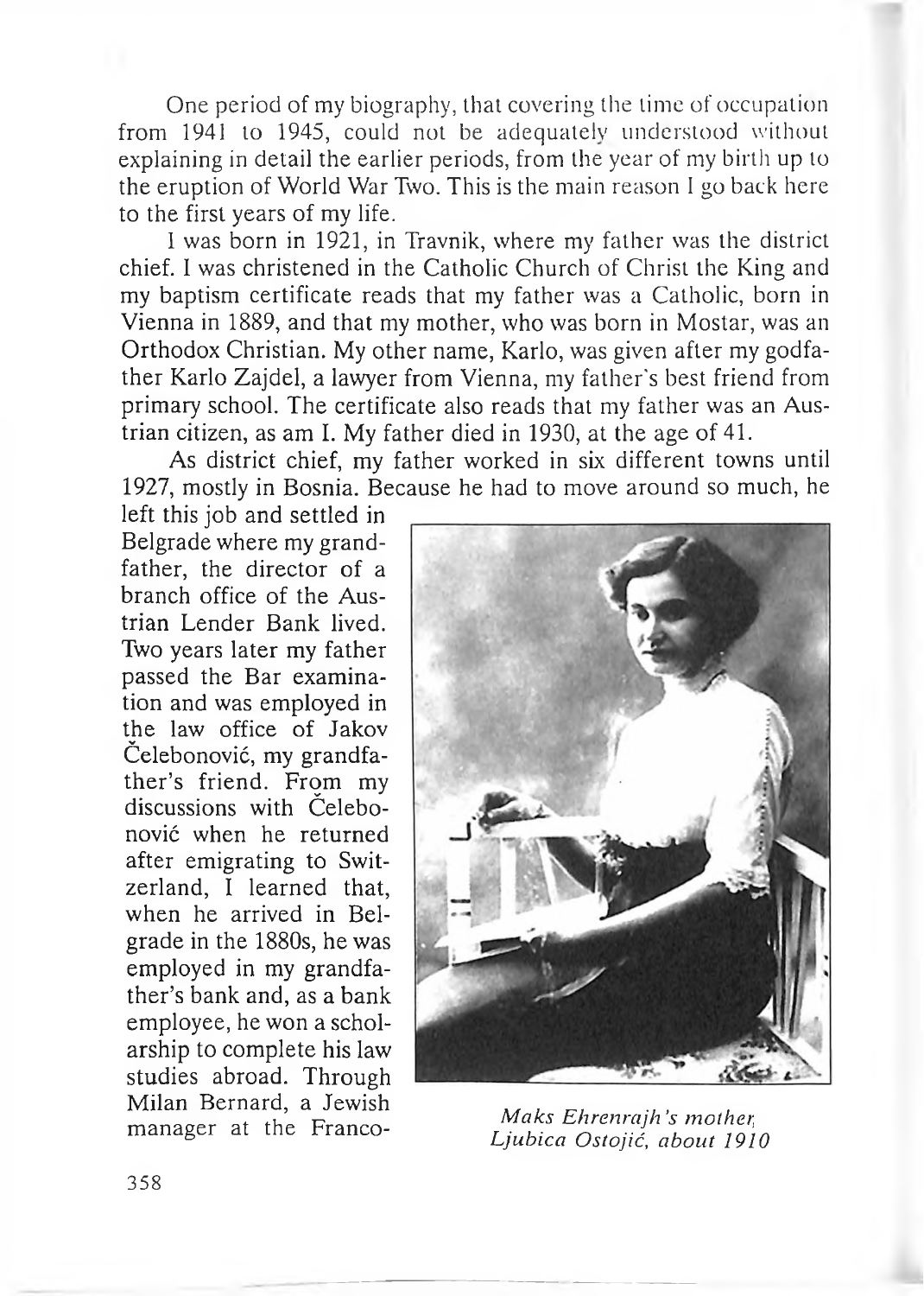Serb Bank in Belgrade, <sup>I</sup> learnt that, thanks to his Vienna connections, my grandfather had arranged for Celebonović to be legal representative of the princely Austrian family Thurn und Taxis in their law suit with the Kingdom of Yugoslavia over a huge expanse of woods in Slavonija worth 200,000 dinars in the currency of the day. Čelebonović won the case.

Čelebonović also acquainted me with certain information about my grandfather's activities: it was thanks to him that the Lender Bank gave the Weifert Brewery, through the First Serbian Credit Bank, a large loan for the modernisation of outdated plant. According to Čelebonović, my grandfather also played an important role in arranging finance for the construction of the Belgrade-Niš railway. As representative of the Lender Bank he was involved in negotiations between a consortium of major European banks and Serbia and, after the loan was approved, by agreement with both sides, he was appointed supervisor of the Serbian state monopoly's revenues in order to secure the funds for the repayment of the loan. It is of interest to note that Celebonović never once made any reference to my grandfather's origins: for him he was simply an Austrian. Čelebonović's son Aleksa, a painter and art historian who I used to see after the second world war, was later very surprised to learn that my grandfather was of Jewish origin.

When we arrived in Belgrade, my father enrolled me in the German primary school because, all things considered, he felt it was very important that, unlike my sister, I was brought up as a German. To this end he bought the most appropriate books in German, such as Grimm's *Fairy Tales* with miraculously beautiful colour illustrations, an abridged version of the *Nibelunglied,* also with illustrations, and poems for children my age. There were many Serbs and Jews at the school. Some of those who were at school with me were Milutin Garašanin, Gradimir Bajloni, Aleksandar Đermanović, whose father was a well-known lawyer and mother a German cellist in the Belgrade Philharmonic Orchestra, and Ljubica Đorđević, the daughter of a prominent academician. At the time Hitler was still only fighting for power and the evil spirit of anti-Semitism had still not been felt at school. It was thanks to all this that I was very familiar with and felt very close to German culture, although not to the point where I would forget my mother's roots. Siegfried coexisted with Kraljević Marko and Brunhilde with Fairy Ravijojla. The turning point came after my father's death in 1930 when my mother took over my education. At the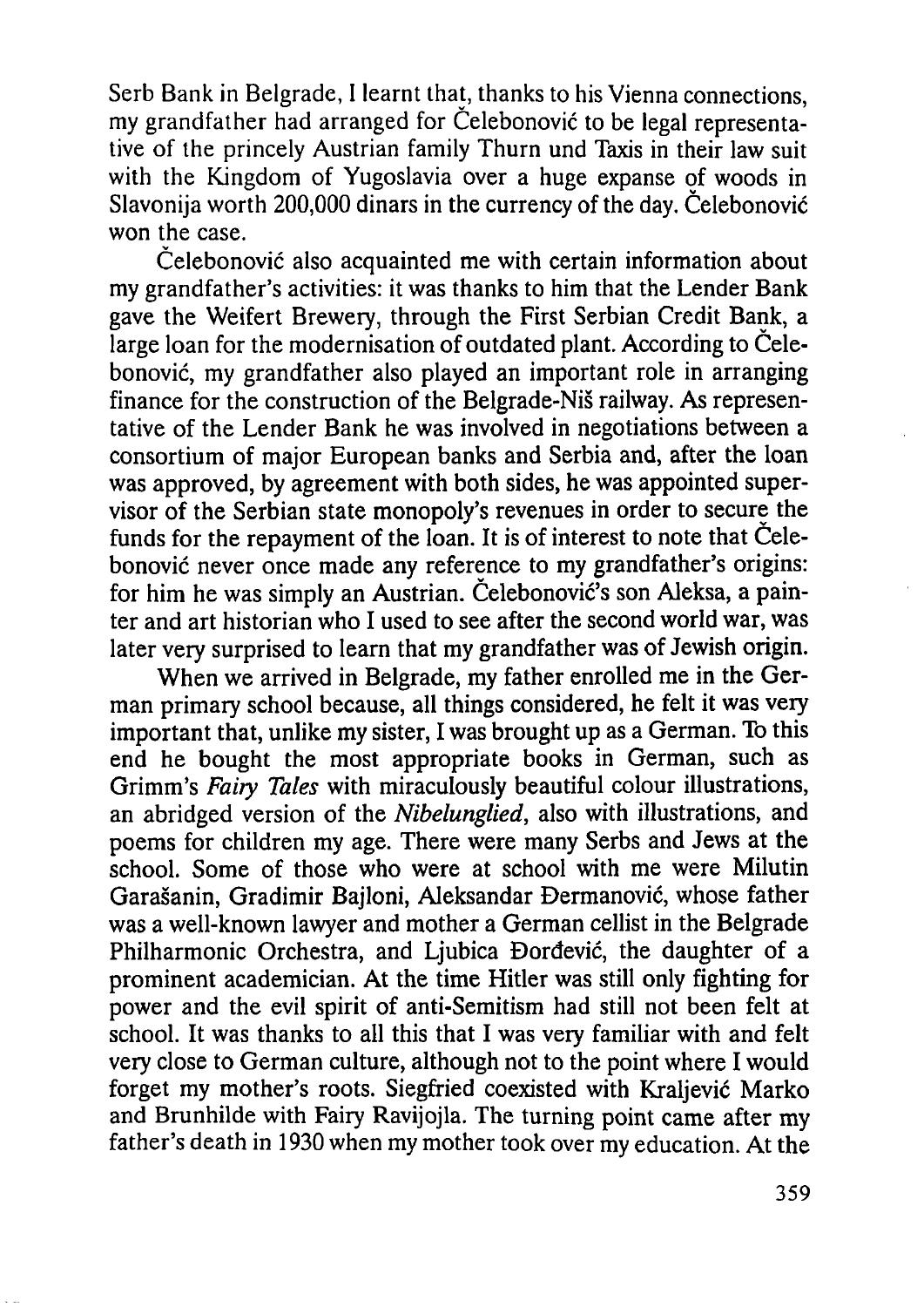age of eighteen I felt much more a Serb than a German, however, because of my documents, when <sup>I</sup> appeared before the draft board in 1940 it was as a Belgrader of German nationality.

## WITH ARYAN PEERS

When my grandfather noticed that I had forgotten a great deal of my German, he decided that my sister and I should spend the summer of 1936 among our Austrian peers: me in a summer resort for Vienna secondary school students in St Wolfgang and my sister in Waldhausen. I had the impression that the great majority of my peers were pro-German, that is to say Hitler-oriented. There was no dangerous tension, nor conflicts, but lively debates could be heard. The most ardent and aggressive was the extremely blond Karl Heinz, who was rather reserved toward me from the very beginning, probably because of my surname, and a little later he asked me directly if I was a Jew. I said that I wasn't, but this did not reassure him and he continued with almost a police-style interrogation.

"Where do your parents live?" he asked me.

"In the Thirteenth District, Hitzinger Haupstrasse."

"Of course, the street of the Vienna Jews. What more is there for me to ask," he replied, walking away almost angrily. From then on, he never said another word to me and, when we passed each other, I saw contempt if not downright hatred in his eyes.

It's interesting that one of the group, a Viennese boy, liked to spend time with me. He was short and had short, black hair with tight curls. I remember his name was Moritz. Even his face indicated his Jewish origins. Whether he felt instinctively that I, too was of Jewish origin, or whether he wanted my company in order to some extent to protect himself in the shadow of my height from his Aryan peers who were ready to play practical jokes on him from time to time, remains a mystery to me.

The summer in Sankt Wolfgang was important for me because, for the first time in my life, I was suspicious about my father's German origin. Immediately after I returned to Vienna I asked my Granny Beti and my Aunt Maria Theresa over lunch: "Are we Jews?"

My grandmother pretended not to hear the question, while my grandfather said "Nonsense!" But the next day my aunt took me to the huge Gerngross department store to buy me a pair of short Tyrolean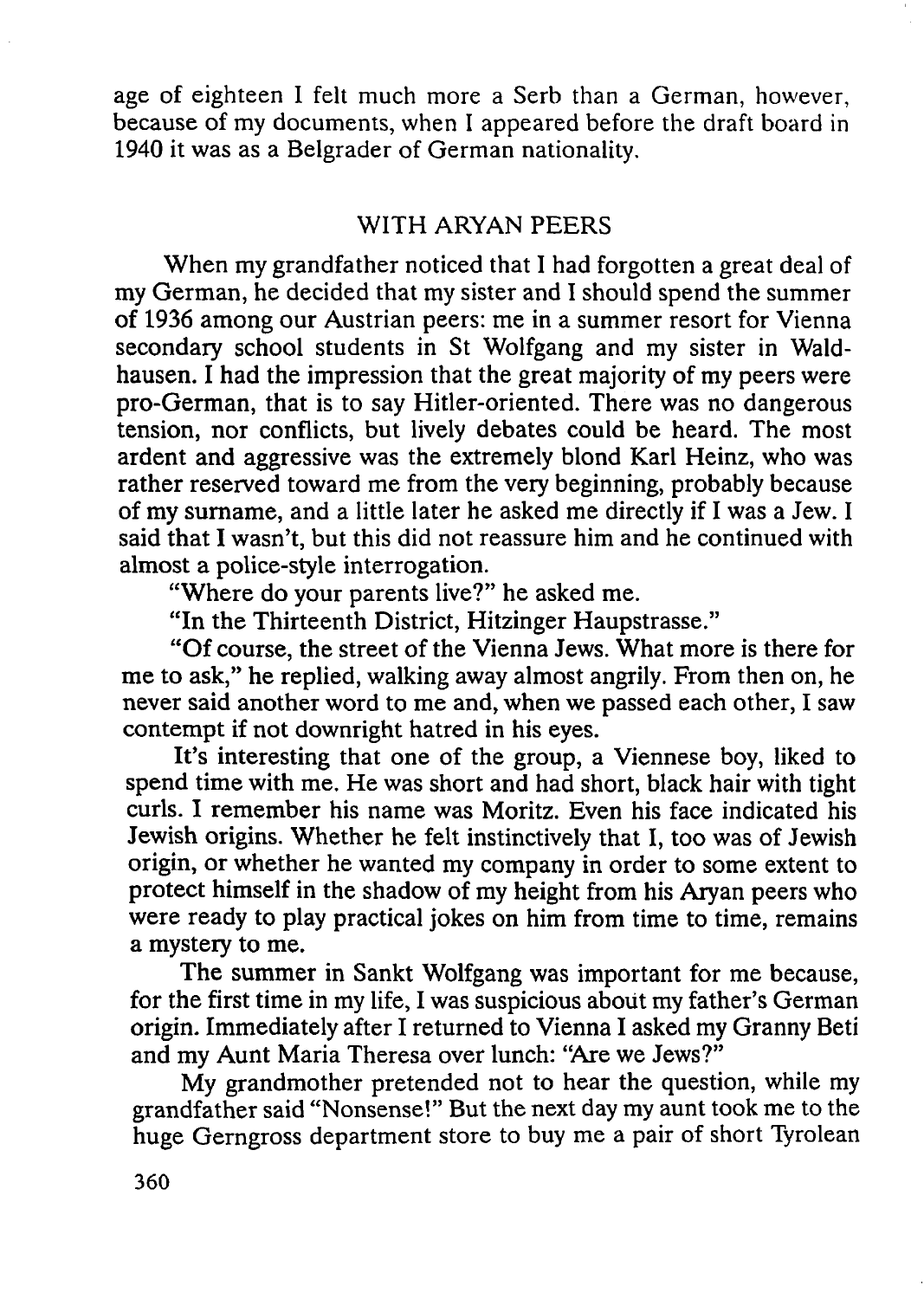trousers, probably to let me know that <sup>1</sup> was Austrian. However this garment did not wipe my suspicions out. <sup>I</sup> returned to Belgrade with some relief. My mother's presence, and her Hercegovina dialect, certainly held my doubts at bay, at least for some time. I admit <sup>I</sup> felt that knowing <sup>I</sup> was Jewish on my father'<sup>s</sup> side would have been quite painful for me at the time. <sup>1</sup> would have had to change some of my opinions, show greater respect for my Jewish friends and, together with them, put up with a lot of unpleasantness incurred simply because someone is born a Jew rather than a German or Englishman.



Maks Erenrajh, 1944

L

Immediately after Austria joined Germany, my aunt Maria Theresa arrived to ask Čelebonović personally to have his lawyer take care of all the legal formalities required for my grandfather'<sup>s</sup> estate. When she opened her suitcase in front of me, I was shocked to see a large Star of David on the inside of the lid! It had once been sewn onto the lining of the suitcase lid and later removed, but the mark of the star remained visible. "Weren't you afraid to have this star when you crossed the border where German customs officers and police are now stationed?'' I asked her.

She shrugged her shoulders: "<sup>I</sup>

didn't think about it. The suitcase is from the time I spent summer in Italy with my mother". That day I realised, more clearly than ever before, that my father was a Jew. What was still not clear to me was why his parents had decided to change their religion.

### GERMAN OR JEW?

I then threw myself into a physiognomical and anthropological analysis of my father'<sup>s</sup> immediate family and more distant relatives. My grandmother, Barbara-Beti, née Ehrenreich, because she and my grandfather were the children of two brothers, was a typical Ashkenazi Jew, short, her nose hooked at the end and protuberant in the upper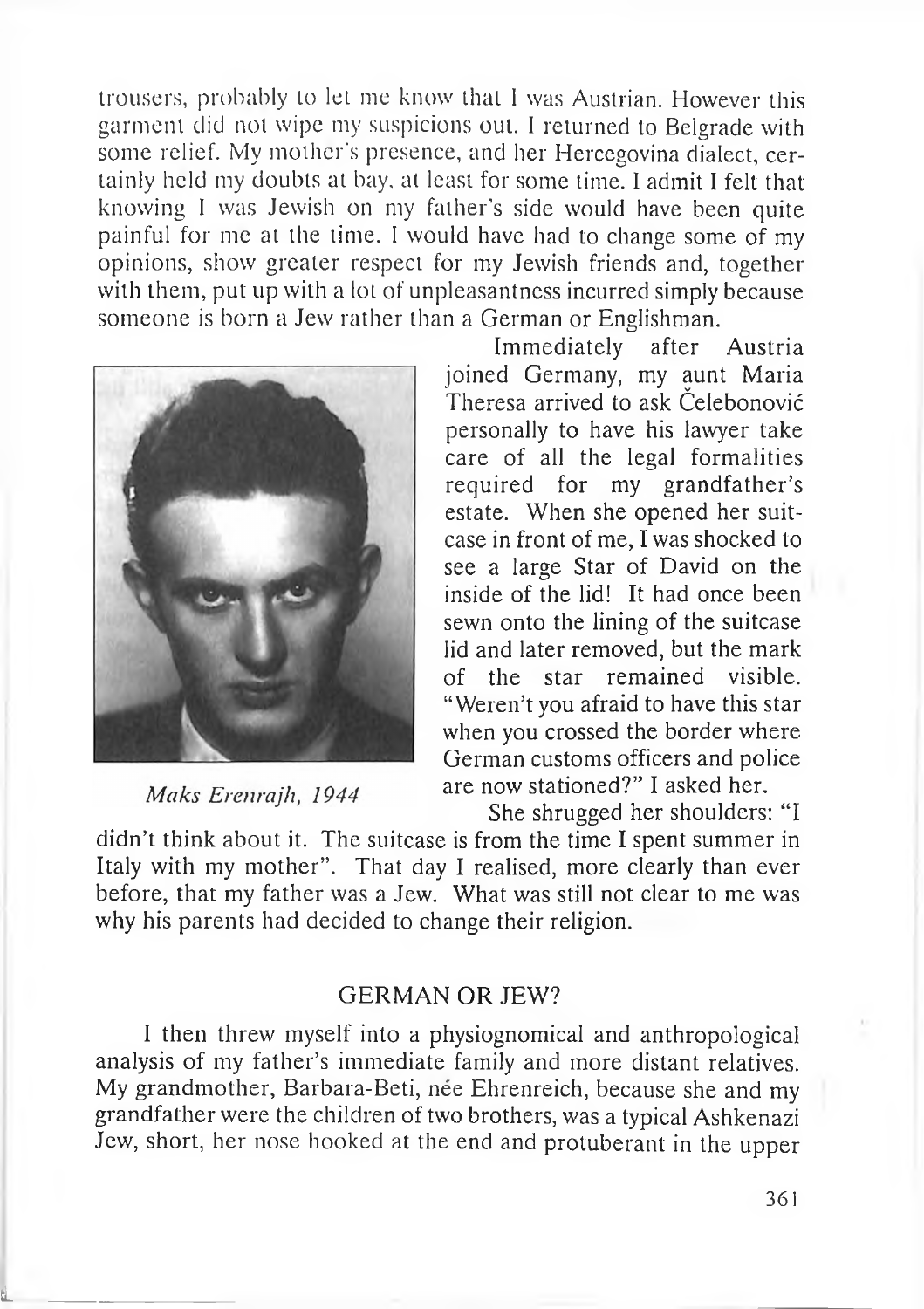part, thick lips. She had blue eyes, the colour of many Jewish women. Aunt Maria Theresa took after them, so did Aunt Frederika, but a little less, it was only about Aunt Margarita, with her blond hair, that one could say she might be German. Alma von Poliakoff, my grandfather's niece, was one of those typical black-haired Jews. As for my grandfather, Edvard, just by looking at his rather parrot-like nose one could say that he was of Semitic origin. I saw Josef Reis, the son of my grandfather's sister for the first time before the war. He was a Romanian citizen who spent more time in Paris than he did in Bucharest, he was the prototype of an Ashkenazi Jew. Still, even after this analysis I was not quite certain about my father's extraction: there was still the possibility, I believed, that I was German.

The very same day the German troops began arriving in Belgrade I realised, late in the afternoon, that as soon as they arrived the Germans would search the premises of the Anglo-American Club in Devojačka Street (now called Andrićev Venae) and I was a member of the club. I was horrified at the thought that, if no one had destroyed the files and the register with the names of the club members, then the Germans could easily get their hands on the members' addresses and immediately arrest them. I didn't hesitate. I rushed off from Kneza Miloša Street to Devojačka Street, where I found both the gate and the club door open. Someone had already been in the premises before me. I came to this conclusion because the little doors of the cabinet and the drawers were open. Probably thieves who had thought they could get their hands on some valuable loot. They hadn't touched the drawer with the files nor the register of club members. I wasted no time: there was a fireplace in the clubrooms. I tore up all the compromising material, threw it into the fireplace and set it alight. In no time all traces of the information were burnt to ashes. Just as I was about to leave I heard, through a broken window, a car pull up. I looked out and, to my horror, saw two German officers get out of a motor vehicle, some kind of German jeep. I had just enough time to get to the ground floor before they entered. I escaped through the open or broken door of the patisserie (Mendragić's, I think) into Kralja Milana Street, and got away before the Germans noticed that someone had beaten them to it. And so I saved myself on the very first day of the occupation and, by saving myself, I believe I saved the other club members.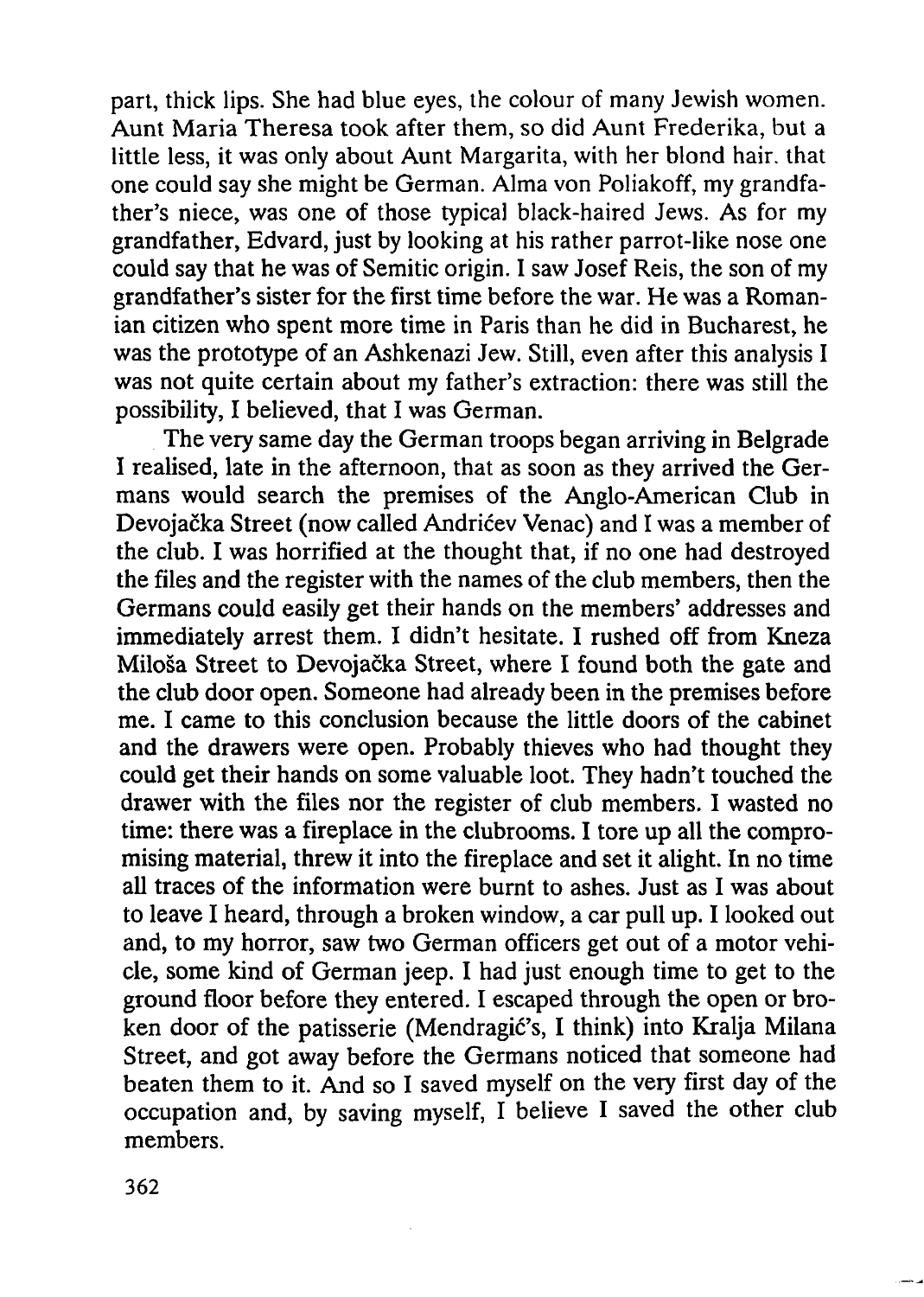<sup>T</sup>wo days later two printed notices appeared on telephone poles, on the walls of houses and wooden fences. One was for Jews and the other for Germans. The first explained which people were considered to be Jews – any citizen who had three ancestors of Jewish religion out of four. Such citizens were to report at Tašmajdan. Failure to do so would attract the death penalty. In the other notice, citizens of German nationality were asked to immediately report to 25 Brankova



*Maks ,grandfather Edvard Ehrenreich with his grandson Heinz, the son of his daughter, Margareta Dorndorf nee Ehrenreich. (Dorndorfis also <sup>a</sup> Eew)*

Street; a German was any person who had at least one German parent. I was faced with an enormous dilemma: <sup>I</sup> had two Aryan ancestors so didn't have to report as a Jew but, because of my German father, <sup>1</sup> was required to report in Brankova Street. <sup>1</sup> hesitated for a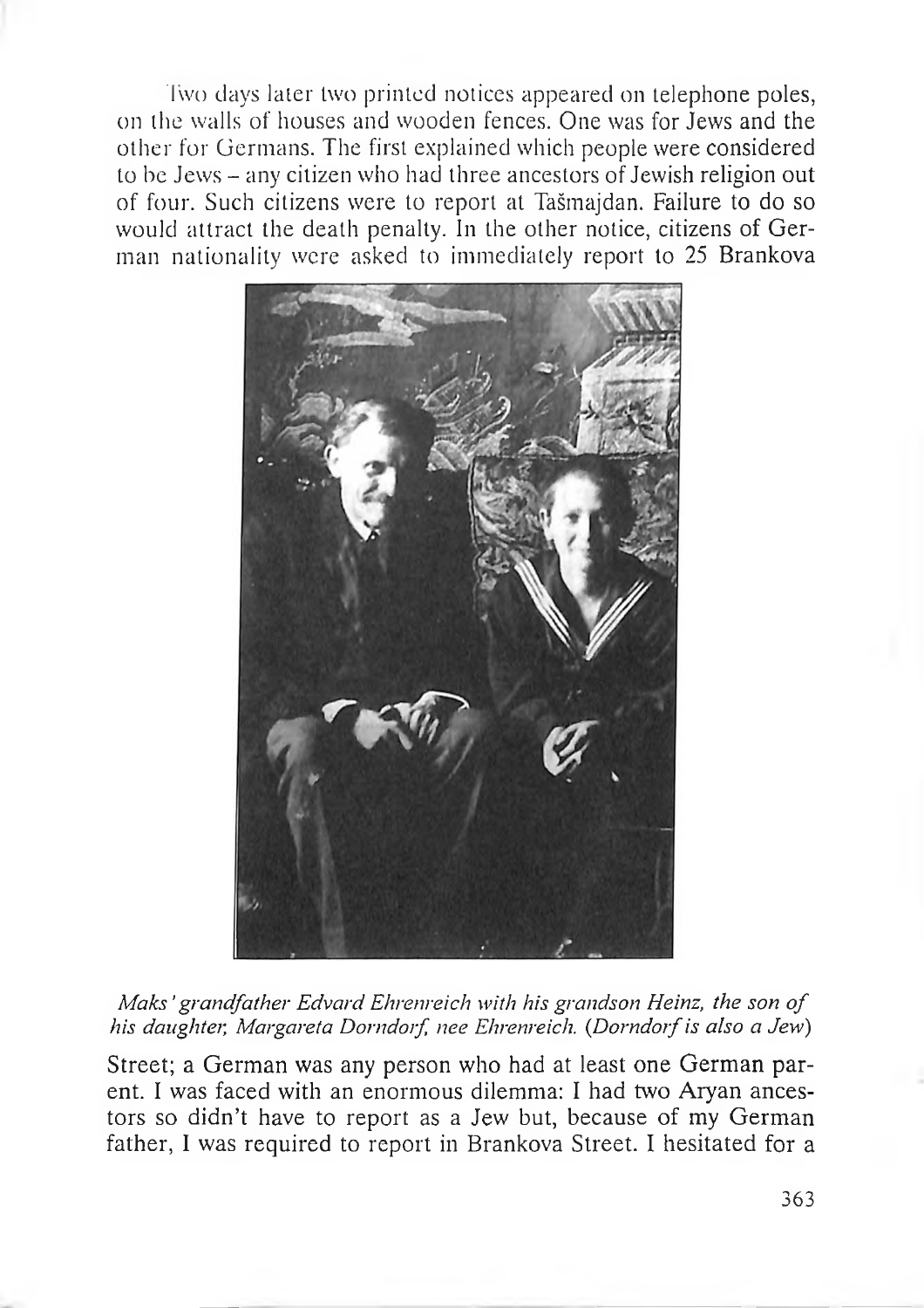few days and finally plumped for the German option. When <sup>I</sup> walked out of the building in Brankova Street as a Belgrade *Volksdeutscher,* <sup>I</sup> felt like a traitor to all those generations of Jews and Serbs who had come into this world and left it faithful to their past, to their religion, to their tradition. I was returning to my mother and sister, Serbs, as a member of the German ethnic group, and the registration certificate read that I was obliged to return to Brankova Street a month later in order to get an identification document which would confirm my national affiliation. These were the most agonising days of my life. Luckily they didn't last long. Soon afterwards, the Germans sank the Hood, Britain's biggest and deadliest warship. I was deeply shaken by this event and decided not to report as a German again, despite all the potential consequences.

## IN THE HEART OF THE GESTAPO

In mid-May, *1941,1* found employment in the Weifert Brewery, for which my grandfather, as director of the branch office of a large Vienna bank, had secured a rather large loan for modernisation of the production facilities. Because of my knowledge of German and because I had completed secondary school, the management decided that I should be assistant head of the warehouse. This was a good position in which I would not be much exposed during the war, so no one in the brewery, not even Doctor Granberg, Weifert's nephew, knew about my father's true origin. One day, at the end of autumn 1941, Granberg invited me to a fine villa within the brewery compound for a special task. He handed me a white envelope and told me that the brewery's motor tricycle would take me to the city, to the Serbian Gestapo headquarters in the building of the pre-war Military House. "Look here," he said, "you are to hand over this letter to Meissner, the head of the Gestapo, personally. He has already given the guards orders to take you to him." It was a bolt from the blue. To find myself in the very heart of the organisation so greatly feared by both myself and the people. I could hardly say that it was inconvenient for me, as a potential Jew, to carry out this mission. As we parted, Granberg added: "Give the general my regards!"

Everything happened just as Granberg had told me: a sergeant wearing a skull emblem escorted me to his commander's door, opened it and said from the doorway: "Dr Granberg's courier."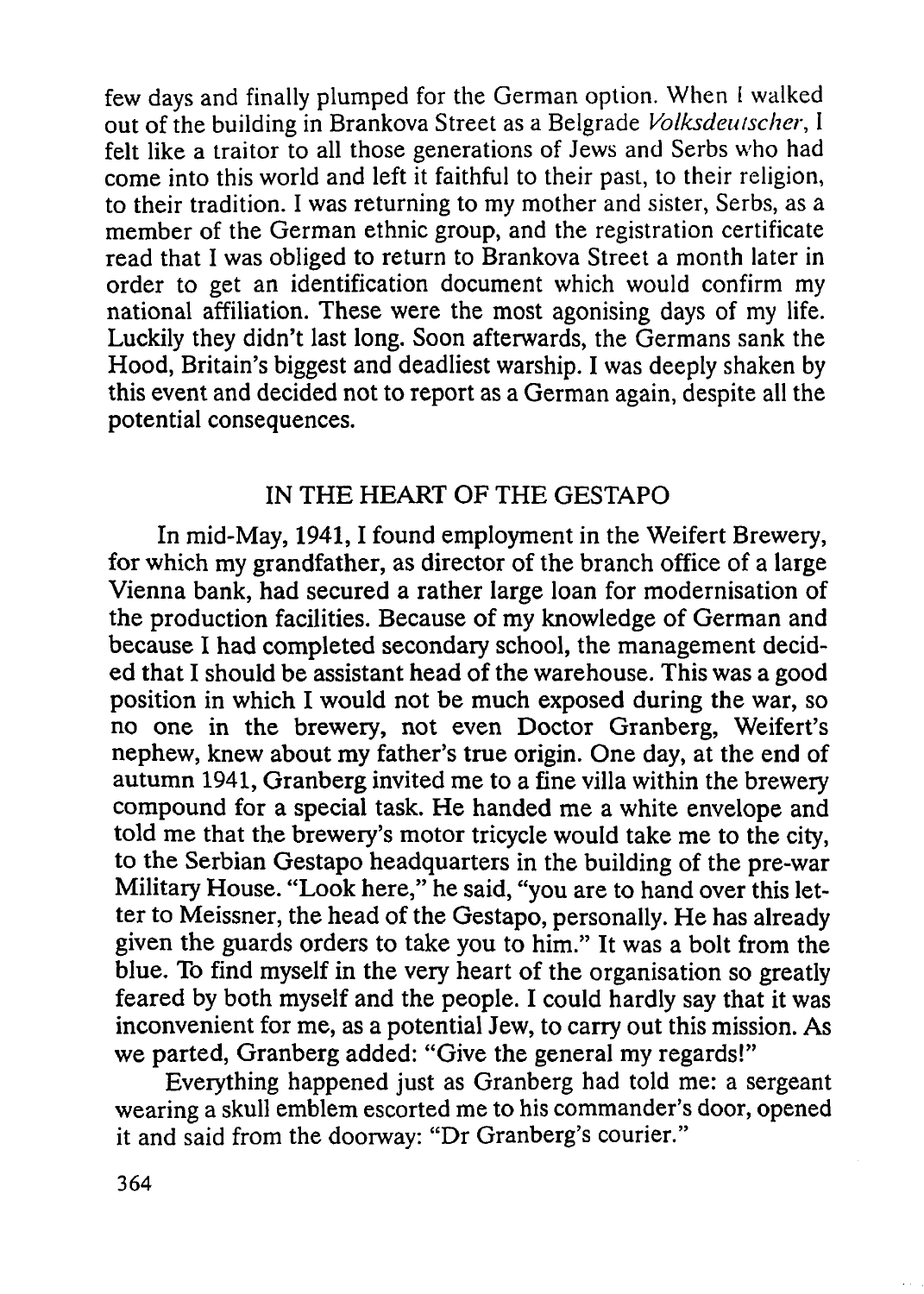I expected to find myself before a man who looked appropriately cruel for one of the heads of an organisation which was synonymous with human evil. Instead I was standing before a fine and civillsed-looking man. He looked like the film actor Curt Jurgens but his appearance and bearing were rather more refined. Was it possible that someone form the Gestapo could look like this, I thought, as I tried to collect myself and explain to him the point of my visit. He saw my confusion and smiled slightly, probably used to visitors behaving this way. I handed the letter to him with my trembling hand and repeated Granberg's words. Later I learnt that a number of women from the heights of Belgrade society had been unable to resist the Gestapo general's charms. These included two sisters from a well-known family: both were his mistresses and both were shot after the liberation. After completing this task, satisfactorily it seems, I took letters to General Meissner on another two occasions, and twice also to General Turner, the Belgrade commander. I also went once to the Parliament building, but can't remember the name of the colonel to whom I gave Granberg's letter. For a long time I didn't understand the real reason I was playing the gobetween for a respectable, wealthy Belgrade German and figures from the highest echelon of the occupying authorities. It was only after the war ended that I discovered that Granberg and his uncle, Weifert, were respectable members of the Masonic lodge, so the conclusion could be drawn that Masonry was perhaps represented in the highest circles of the Wehrmacht.

Granberg apologised to me after the war when I explained my father's Jewish ancestry. "You can be sure that I would not have sent you on such a mission had I known about your father's origin. I attended your grandfather's funeral and, if I'm not mistaken, it was a Catholic service. You know, with each of those letters you contributed to saving a human life."

In addition to my visits to General Meissner, I went to the Gestapo headquarters another twice: the first in order to give evidence, and the second because I had been denounced as a Jew. On both occasions I exposed myself to the danger of my Jewish origins being disclosed. But before I proceed I must address a very dramatic episode from the occupation phase of my biography.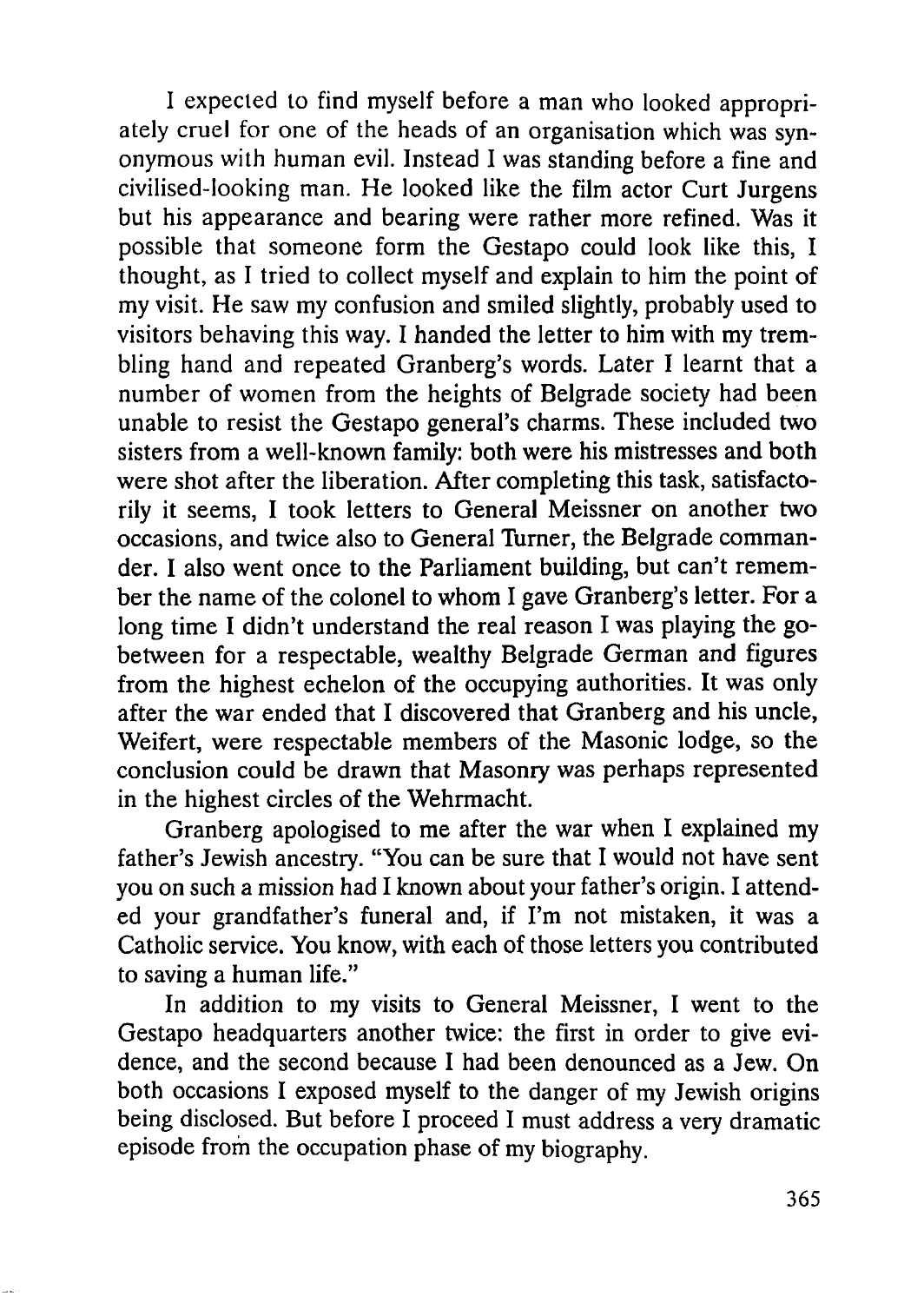## WITNESS AGAINST A FRIEND

At the beginning of 1942, I met N. at a party, a girl a little younger than I. She was particularly dark-haired and it was perhaps precisely because of this that I was attracted to her. From that day on we began seeing a lot of each other, largely at my insistence. I fell in love. She was the daughter of a respected Belgrader and lived in their family villa in Kotež Neimar. After matriculating she had opted for art singing and theatre. Because it was a very harsh winter we often went to the cinema or to patisseries, we preferred one in the premises of what is now a bookstore in the building of the Serbian Academy of Arts and Sciences, famous for its *indijaneri* and *torte.* We usually sat at a table up in the gallery, the favourite place for couples. Sometime in the middle of March she told me to listen to Radio Belgrade at five in the afternoon because she would sing the *Habanera* on an entertainment program.

She spoke in a beautiful, deep voice. Obviously she was imitating Zara Leander, the Swedish star who was then at the height of her career. I listened to her another two or three times, growing more downcast as I realised that I was investing far deeper feelings into this relationship than she was.

One lovely March afternoon we were going for a walk when we ran into a close friend of mine from secondary school, Aleksandar Jovanović. They laughed when I introduced them and, instead of shaking hands, embraced. They had known each other as children but hadn't seen each other for a long time. "How are your mother and your brothers?" she asked.

"Branko and mother are with me and Mima is with the Partisans," he replied.

"That's what I would expect," she said. As we parted from Aleksandar, N. said "You and Maks should come to my place tomorrow. My parents will still be in the countryside." We agreed.

The following day, late in the afternoon, Aleksandar and I went to her villa. She gave the impression she was pleased we had come. As could be expected, N. and Aleksandar began reminiscing about their childhood. When they had exhausted the subject, N. said "Let's listen to some songs, and dance, if you like." The *Habanera* was among the records.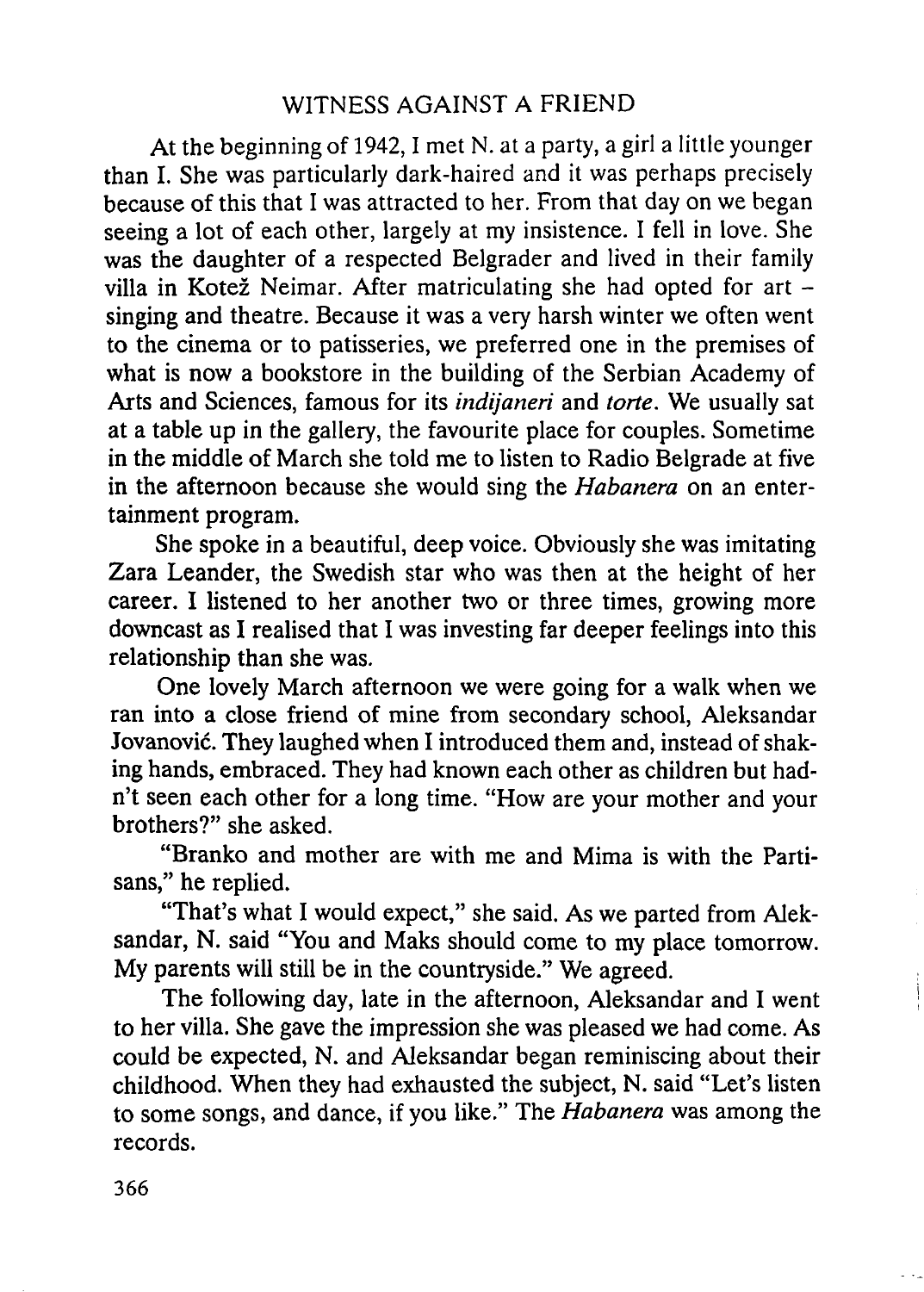She danced, it was immediately obvious, with more enthusiasm than us. And so we spent a pleasant afternoon talking, listening to music and dancing. After this, N. cut back on our meetings. We didn't see each other again until the end of March. There were enormous, wet snowflakes falling that afternoon. Because it wasn't exactly the weather for walking, <sup>1</sup> suggested we go to the cinema or to our favourite patisserie. She refused, but suggested she take me somewhere. I agreed. She was far more nervous than usual, and visibly distracted in this nervousness of hers.

The "somewhere" was a new, pre-war five-story building in what was then Frankopanova Street and is now called Resavska Street, second or third on the right from the corner of Kralja Milana Street. As we approached our destination <sup>1</sup> tried to take her hand, but she refused almost rudely. There was obviously something on her mind. Very soon, without talking, we arrived at our destination: across the road were the offices of the pre-war British Cultural Centre. We climbed the stairs, still in silence and stopped before a door. 1t was on either the first or the second floor, <sup>1</sup> no longer remember. She rang the bell vigorously and the door soon opened. A German sergeant appeared. "Hello, Willi," she said and, with no hesitation or explanation, began walking towards the room closest to us. "What are you standing there for," she said, having noticed that  $I$  was hesitating to cross the threshold. I followed her, confused, which didn't seem strange to Sergeant Willi.

1t was warm in the room we entered, which was cramped rather than spacious and this added to the pleasant, intimate atmosphere. In the room there was a rather wide sofa covered with cocoa-coloured velour, two rather shell-shaped armchairs in the same colour and a small table with a Blaupunkt radio standing on it.

"Sit, what are you waiting for," she said, in a rather softer tone of voice. <sup>1</sup> sat on the sofa and she joined me. A wonderful opportunity for an outpouring of emotions, <sup>1</sup> thought, aware however that all this was incomprehensible, unexpected and so impossible. Then Willi knocked and, standing at the door, addressed N. "Brandy," she said. Turning towards me she asked "What will you have?"

"Tea," <sup>1</sup> replied, "with a little rum, if possible."

We were silent. Having seen through my plan to hold her hand in order to calm her down and let her know that my feelings for her remained unchanged despite Willi, in this warm room in which she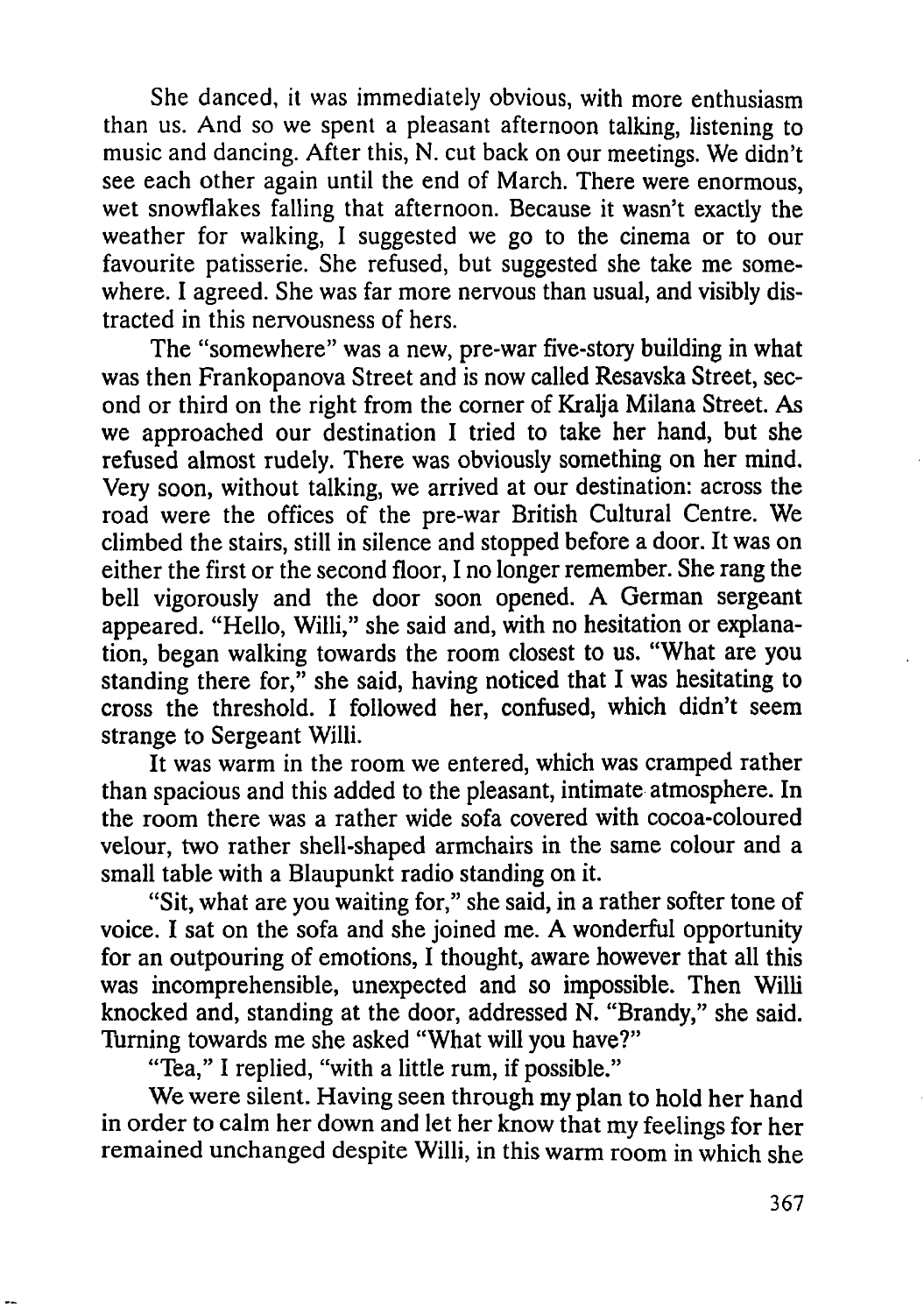doesn't feel at all strange, N. quickly stood and went again to the window. It was obvious to me that she was avoiding any kind of intimate contact with me and any discussion of how and why we had found ourselves in an apartment which had clearly been requisitioned for senior German officers. At one point she moved away from the window, through which the wind could be clearly seen blowing away the large March snowflakes, and walked decisively towards the door. However she didn't open it. She stopped. It was as though she had changed her mind, had decided not to do what she had planned. Again she walked to the sofa and sat next to me, a little further away than the first time. Willi appeared soon after, deftly managing a tray with the tea and brandy. She drank nervously from the fine, conical little glass, letting me know with her silence that I should not begin a conversation. I listened to her, wanting to drink the warm, aromatic tea as soon as possible, hoping that everything would be clear as soon as we were out in the street again.

"Let's go," she said, when she saw that I had emptied my cup and that I was also anxious to leave this ambience. When we reached the street the dark had begun to fall. It was snowing a little less. She allowed me to slip my arm under hers for about a hundred metres, but only until we were across the street from the old officers' residence with its dome. "I'm going home," she said, "don't walk with me!" I was defeated by her behaviour.

"When shall we see each other?" I asked as she walked away, although I know that this was irrevocably the end and that nothing would change her decision. I watched her until her light grey coat sank into the dark, even before she reached the end of Manjež Park.

About twenty days later I heard that Aleksandar was in the Gestapo prison. No one knew why. And a few days later I, too, received a notice to appear at this notorious institution. What else could I do but respond to the summons in fear that they had perhaps discovered something about my father's origins. The investigator began with personal information. I said that my mother was Serb, my father German, avoiding describing him as Austrian. "So what is your nationality?" he asked me.

"I'm a Serb," I replied, "because my father died when I was nine and my mother raised me as a Serb." Luckily, I remember, he didn't make much of this, but asked me who my friends were. It was only then that I began to suspect that the Gestapo had called me in as a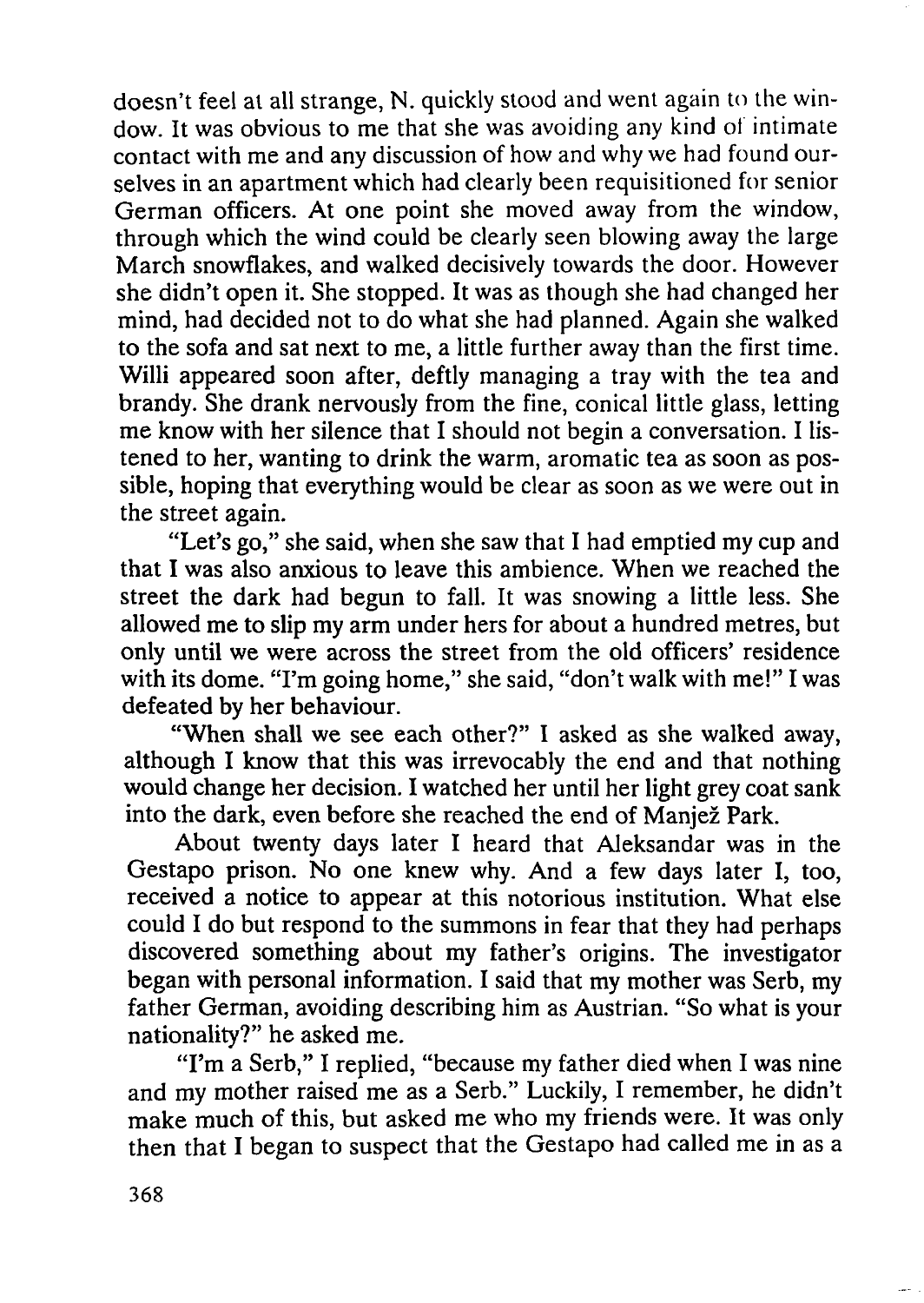witness in connection with Aleksandar's arrest. At first I avoided mentioning him, but when it became clear that it was he the investigator was aiming at I gave his name.

"All right," asked the investigator, "and what friends do you have in common?"

I was no longer hiding anything. "N.," I said. After that I had to tell him about Aleksandar and my meeting with N. and briefly describe that afternoon and what we did. I didn't conceal anything from him.

"Do you remember whether, in your presence, Aleksandar asked N. to get him some white oil paint so that he could write anti-German slogans?"

I was totally surprised by the question and by the discovery that N. could have accused Aleksandar of such a thing because, at the villa, N. and I had been together the whole time. I roundly rebutted N.'s claim, emphasising that Aleksandar had complained to me several times that he was having a lot of trouble because of his brother, who was a Communist.

"Do you really believe that I, a staunch anti-Communist, could be friends with a fanatical Communist?" I was resorting to lies to convince him, but it seemed that these words had worked. The investigator dropped the questioning but asked me, at the end, to confirm in the record my statement that I felt Serb, despite my father having been German. I walked out of the Gestapo, happy to be free again but uneasy because of the statement I had signed.

Not three days had passed when Aleksandar's brother, Brana, came to my home. "They let Aca out," he said while still at the door. "He's sick. He wants to tell you something very important."

We set off together to Karađorđeva Street where they lived. Aleksandar was in bed when I got there, his face haggard and pale. Obviously his time in the prison had worsened the damage to his lungs from the tuberculosis he had caught six months earlier. We had not even shaken hands when he said, his voice trembling. "N. denounced me. Can you imagine? They brought us face to face at the Gestapo! She was pretending that they had arrested her too. And you know why they arrested me? They claim that, when we were at N.'s place, I demanded that she get me some white oil paint so that I could write anti-German slogans. What a complete frame-up!" He told me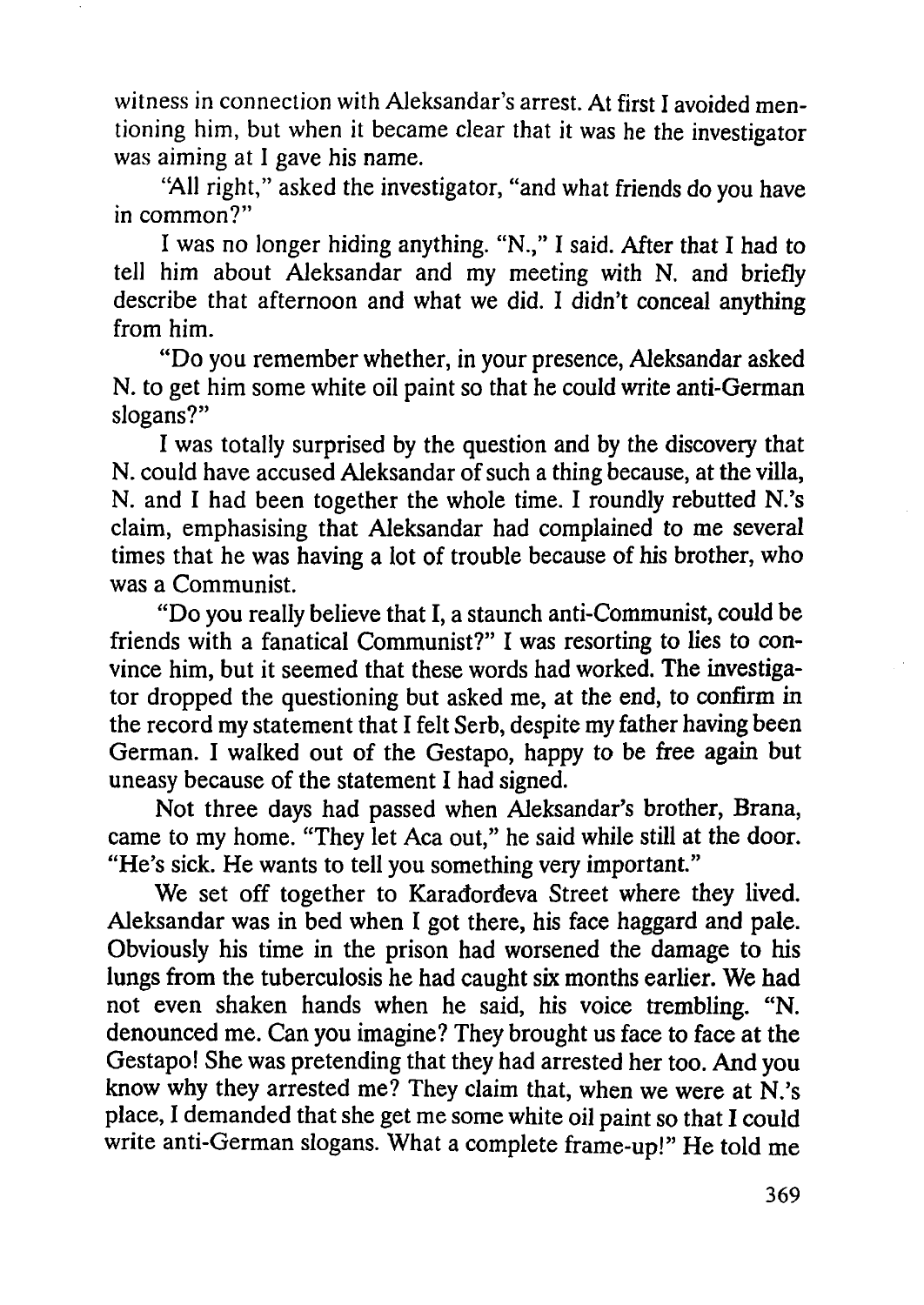this in front of his brother and mother. Aleksandar died on the eve of the liberation.

<sup>1</sup> didn't see N. again for the rest of the war. 1n the meantime <sup>1</sup> tried to find out what had happened to her, but no one could tell me anything for certain. One person said that during the war she had been the mistress of the head of part of Radio Belgrade which was under army control and which became popular at precisely that time because it played the German song *Lili Marleen.* Someone else said that her lover had forced her to collaborate with the Gestapo and that this was the only way she could get a visa for Germany where she wanted to study. At that time the Allied bombers had not begun destroying German cities and factories.

And so it was only on the basis of this information that <sup>1</sup> could, to some extent, understand her behaviour. Everything indicated that she had only begun going out with me so that, as an Anglophile, <sup>1</sup> could be her victim when the time came. But in the encounter with Aleksandar, the brother of a well-known Belgrade Communist, she decided to pick her childhood friend as the victim instead of me. For some time she had to hesitate, to think about whether she should choose me or Aleksandar, and it was not until the afternoon in her lover's apartment that she decided who the victim should be. Had <sup>1</sup> been N.'s choice, this story of an unusual wartime romance would probably never have been told.

#### UNSOLVED MYSTERY

Not long after the war I was summoned by the War Crimes Commission. The Commission chairman asked me to testify against N., who had been arrested and charged with responsibility for the death of Aleksandar Jovanović. I tried to avoid doing this, but my efforts were in vain. The chairman cornered me: "I'm not asking you to explain what happened in I942. I'm just asking you to repeat the words the deceased said to you in the presence of his brother and mother." There was no way out of this, although *I* didn't want to harm N. I gave evidence out of respect for Aleksandar's mother and brother. N. was convicted and sentenced, I think, to six years in prison, but released soon after because she was pregnant. I was unable to establish whether she spent time in Germany during the war, as people said. She was married soon after the liberation. When she was released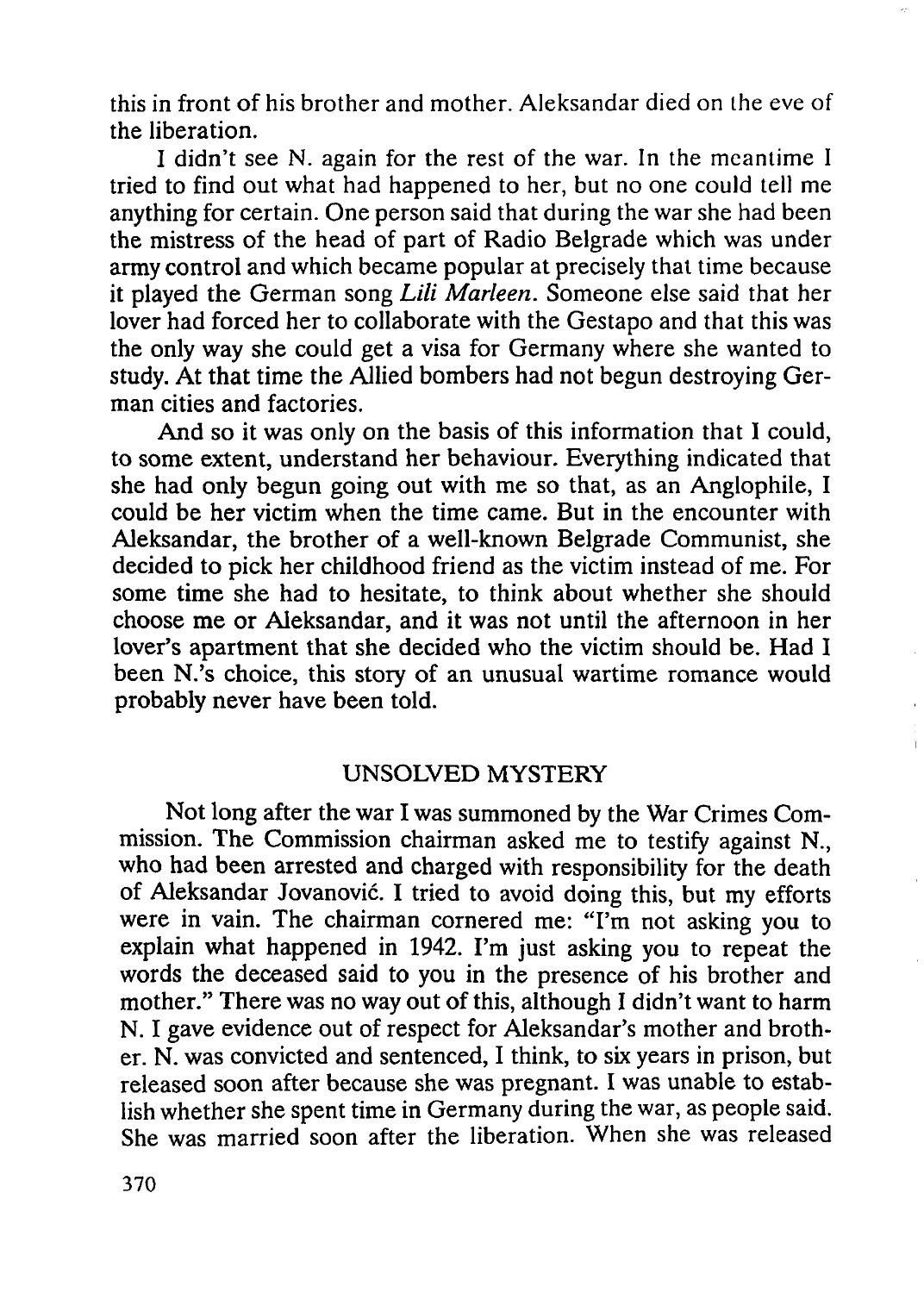from prison, she graduated from the Philosophy Faculty at Belgrade University, divorced, went to Italy and married a famous Roman painter. She died of cancer in the sixties.

Many things are unclear about her relationship with me and Aleksandar. Why didn't she denounce me? I once confessed to her that I had destroyed the files of the Anglo-American Club and that I believed my father was of Jewish origin. Perhaps at the time she didn't understand how significant all this was. Why did she betray Aleksandar, her very close childhood friend? I never tried to obtain the indictment against her, but when my close friend was looking for documents about the trial of his father, a pre-war colonel from Army Intelligence who was sentenced to death, he discovered a record noting that I was the leading witness in the trial of Neuhausen, the general representative for the Serbian economy. During my relationship with N. I had said on one occasion that I occasionally visited Neuhausen because he was the person in charge of procuring material needed for the brewery. Nothing more than that. The mystery remains unsolved to this day.

A few months after the hearing of the "Aleksandar and N. case", I found myself once more in Gestapo headquarters, again as a witness, but this time as a witness to the truth about myself. As soon as I appeared before the investigator he asked me "Are you a German or a Jew?"

"You see, my father was a German, bom in Vienna, and my mother is a Serb from Mostar. However, as I was only nine when my father died, over time I became a Serb." It seems to me that the investigator was somewhat confused by my reply.

"Do you have documents which show your father's religion and his origin, and that of his parents?" When I said I did he nodded and said "Then bring them here tomorrow."

For the first time in my life I opened my father's baptism certificate. TAUFSCHEIN (baptism certificate) was stamped on the front in large Gothic letters. Parents, Roman Catholic, godfather Teodor Riter fon Stefanović Vilovski of Vojvodina and of Serbian origin, who had made a thorough study of the hydrological situation in the zone of the Danube basin and is also known as a writer. I didn't see anything suspicious so the next day, almost calmly, I returned to the Gestapo. I handed the baptism certificate to the investigator. I could tell from the way he sat over it that he was examining it thoroughly and studying it.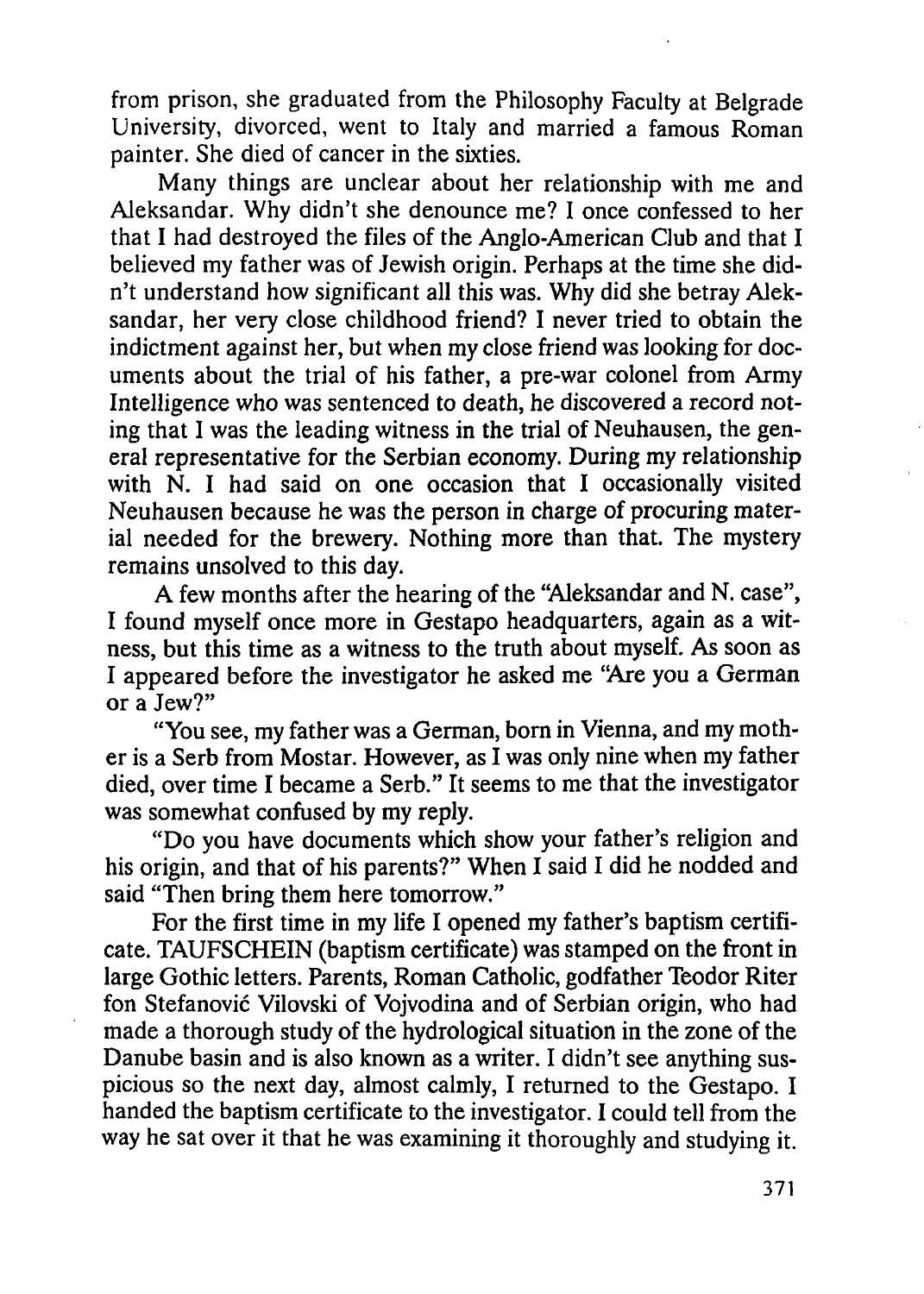Twice he seemed about to fold it and twice he hesitated to look at some item which he must have found suspicious or not clear enough. Then, with the certificate in his hand, he went to the adjacent office and, a few minutes later, returned with a serious-looking elderly man with very dark eyes. When he walked in he remained standing and immediately told me to stand up. I obeyed: first he observed my stature and height, then he came closer to look at my face. He was suecinct. "The stature is Nordic, eyes grey-blue, hair light brown, but the forehead and the lips could be Semitic," he adjudged, and immediately walked out. The investigator began examining the certificate again, then folded it and returned it to me without a word. It was the end of August, perhaps the hottest day that summer, far too unpleasant for anyone to waste his energy solving a dilemma on which depended not the fate of the Third Reich, but the fate of a young man who had forgotten that he was German. Wiping the sweat from his forehead with a handkerchief, the investigator finally said "You may go."

 $\tilde{\Xi}$ 

As I made my way down the Gestapo stairs I wondered what it was that he was unsure about. According to my reading of it, my father's baptism certificate had nothing to accuse me, to expose me. I solved the mystery as soon as I left the building and opened the certificate: this time I immediately noticed what could have been a fatal oversight - my father had been born in 1889 but not baptised until 1894, five years later! This piece of information could have meant that my father had come into this world as a descendant of Moses. As I returned home I wondered what the investigator's attitude would have been had he known that my height and stature were determined by Hercegovinan genes rather than Jewish ones.

#### JEW UNDERLINED

I also dealt with the German military police just before the end of the occupation. I had stayed at a friend's place later than the curfew allowed and was unable to spend the night with my host so, despite the fact that it was later than the limit, I decided to try to somehow reach my street and my house. My awareness that the occupation was drawing to an end was responsible for my diminished caution and my excessive optimism that the night time adventure would end well. Right in front of the Voznesenska Church in Kneza Miloša